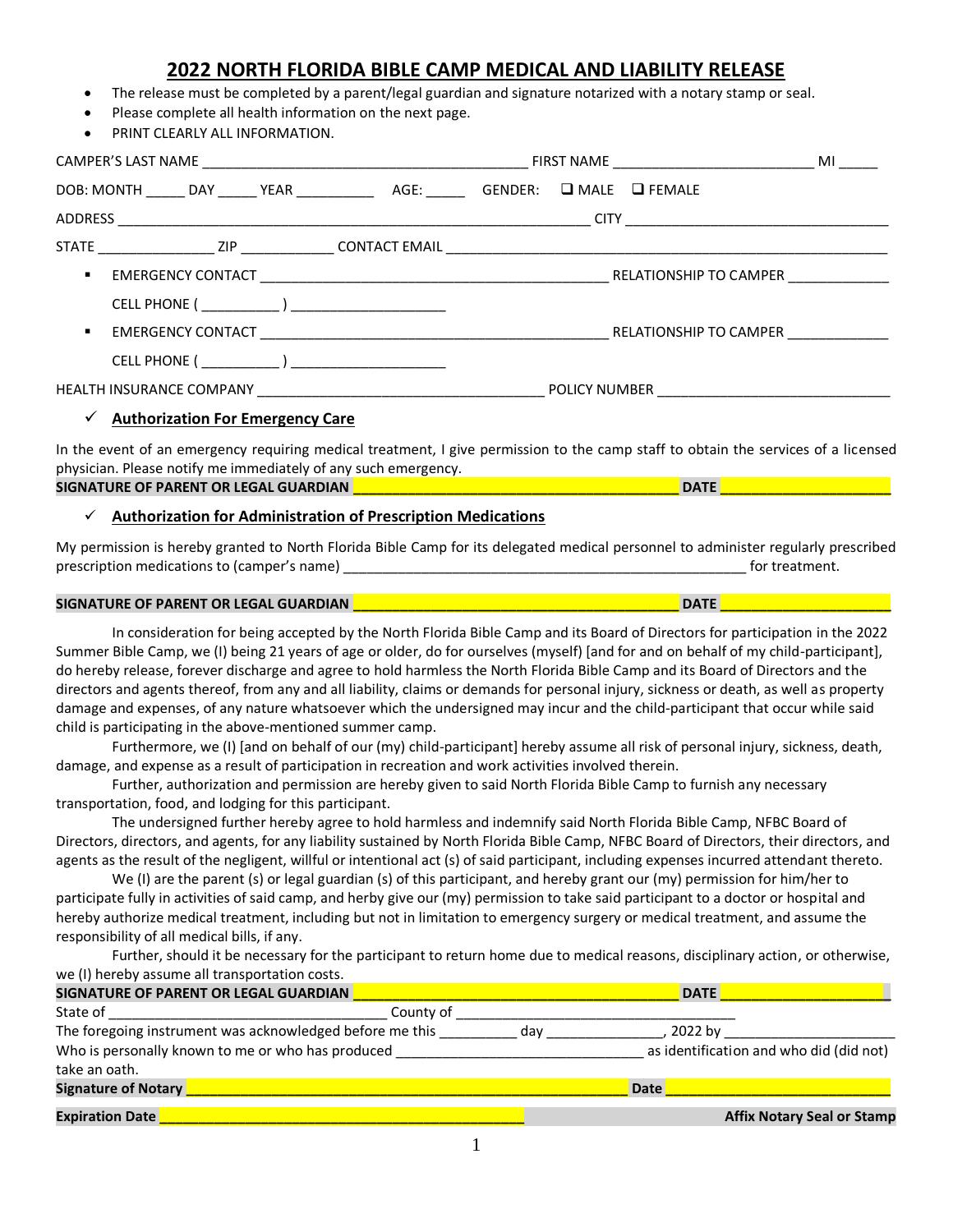# **CAMPER HEALTH INFORMATION**

|        | DOB: MONTH ______ DAY ______ YEAR _______________ AGE: _______ GENDER: Q MALE Q FEMALE |        |                              |  |        |                                    |  |
|--------|----------------------------------------------------------------------------------------|--------|------------------------------|--|--------|------------------------------------|--|
|        | $\blacksquare$                                                                         |        |                              |  |        |                                    |  |
|        |                                                                                        |        |                              |  |        |                                    |  |
|        | $\blacksquare$                                                                         |        |                              |  |        |                                    |  |
|        |                                                                                        |        |                              |  |        |                                    |  |
|        |                                                                                        |        |                              |  |        |                                    |  |
|        |                                                                                        |        |                              |  |        |                                    |  |
|        | $\checkmark$ Medical History - Health Problems                                         |        |                              |  |        |                                    |  |
|        | Please check ALL that apply:                                                           |        |                              |  |        |                                    |  |
| ч      | Anxiety/Depression                                                                     | □      | <b>Dizziness</b>             |  | $\Box$ | Muscle pain                        |  |
| $\Box$ | Asthma                                                                                 | $\Box$ | Ear infections/swimmers ear  |  | $\Box$ | Nightmares/night terrors           |  |
| ❏      | Attention or learning difficulties                                                     | ⊔      | <b>Fainting spells</b>       |  |        | Seizures                           |  |
| □      | <b>Bedwetting</b>                                                                      | $\Box$ | Gastrointestinal problems    |  | ⊔      | Skin rash                          |  |
| □      | Blood pressure disorder (explain)                                                      | $\Box$ | Headaches                    |  | □      | Thyroid disorder (explain)         |  |
| □      | Bone fractures                                                                         | $\Box$ | Hearing impairment/aid       |  | $\Box$ | Urinary disorder (explain)         |  |
| □      | Cardiac Problem                                                                        | □      | Hypoglycemia                 |  | $\Box$ | Visual impairment/glasses/contacts |  |
| ப      | <b>Diabetes</b>                                                                        | ❏      | Menstrual disorder (explain) |  | ❏      | OTHER:                             |  |
|        |                                                                                        |        |                              |  |        |                                    |  |
|        |                                                                                        |        |                              |  |        |                                    |  |

### ✓ **Physical Restrictions** \_\_\_\_\_\_\_\_\_\_\_\_\_\_\_\_\_\_\_\_\_\_\_\_\_\_\_\_\_\_\_\_\_\_\_\_\_\_\_\_\_\_\_\_\_\_\_\_\_\_\_\_\_\_\_\_\_\_\_\_\_\_\_\_\_\_\_\_\_\_\_\_\_\_\_\_\_\_\_

# ✓ **Medications**

Please list all medications (prescription and over-the-counter) your child takes regularly and the reason for the medication. Please bring medication in original containers or packages – do not bring pill cases or unlabeled containers.

\_\_\_\_\_\_\_\_\_\_\_\_\_\_\_\_\_\_\_\_\_\_\_\_\_\_\_\_\_\_\_\_\_\_\_\_\_\_\_\_\_\_\_\_\_\_\_\_\_\_\_\_\_\_\_\_\_\_\_\_\_\_\_\_\_\_\_\_\_\_\_\_\_\_\_\_\_\_\_\_\_\_\_\_\_\_\_\_\_\_\_\_\_\_\_\_\_\_\_\_\_\_\_\_\_\_\_\_ \_\_\_\_\_\_\_\_\_\_\_\_\_\_\_\_\_\_\_\_\_\_\_\_\_\_\_\_\_\_\_\_\_\_\_\_\_\_\_\_\_\_\_\_\_\_\_\_\_\_\_\_\_\_\_\_\_\_\_\_\_\_\_\_\_\_\_\_\_\_\_\_\_\_\_\_\_\_\_\_\_\_\_\_\_\_\_\_\_\_\_\_\_\_\_\_\_\_\_\_\_\_\_\_\_\_\_\_

\_\_\_\_\_\_\_\_\_\_\_\_\_\_\_\_\_\_\_\_\_\_\_\_\_\_\_\_\_\_\_\_\_\_\_\_\_\_\_\_\_\_\_\_\_\_\_\_\_\_\_\_\_\_\_\_\_\_\_\_\_\_\_\_\_\_\_\_\_\_\_\_\_\_\_\_\_\_\_\_\_\_\_\_\_\_\_\_\_\_\_\_\_\_\_\_\_\_\_\_\_\_\_\_\_\_\_\_

### ✓ **Allergies**

Please list all allergies (medications, foods, insect sting/bites, environmental) and type of reaction your child may experience. Also please include treatment needed.

\_\_\_\_\_\_\_\_\_\_\_\_\_\_\_\_\_\_\_\_\_\_\_\_\_\_\_\_\_\_\_\_\_\_\_\_\_\_\_\_\_\_\_\_\_\_\_\_\_\_\_\_\_\_\_\_\_\_\_\_\_\_\_\_\_\_\_\_\_\_\_\_\_\_\_\_\_\_\_\_\_\_\_\_\_\_\_\_\_\_\_\_\_\_\_\_\_\_\_\_\_\_\_\_\_\_\_\_ \_\_\_\_\_\_\_\_\_\_\_\_\_\_\_\_\_\_\_\_\_\_\_\_\_\_\_\_\_\_\_\_\_\_\_\_\_\_\_\_\_\_\_\_\_\_\_\_\_\_\_\_\_\_\_\_\_\_\_\_\_\_\_\_\_\_\_\_\_\_\_\_\_\_\_\_\_\_\_\_\_\_\_\_\_\_\_\_\_\_\_\_\_\_\_\_\_\_\_\_\_\_\_\_\_\_\_\_

### ✓ **Dietary Restrictions**

Please list any dietary restrictions. We cannot guarantee we can accommodate request but will try to the best of our abilities to facilitate the specific needs of your camper. \_\_\_\_\_\_\_\_\_\_\_\_\_\_\_\_\_\_\_\_\_\_\_\_\_\_\_\_\_\_\_\_\_\_

\_\_\_\_\_\_\_\_\_\_\_\_\_\_\_\_\_\_\_\_\_\_\_\_\_\_\_\_\_\_\_\_\_\_\_\_\_\_\_\_\_\_\_\_\_\_\_\_\_\_\_\_\_\_\_\_\_\_\_\_\_\_\_\_\_\_\_\_\_\_\_\_\_\_\_\_\_\_\_\_\_\_\_\_\_\_\_\_\_\_\_\_\_\_\_\_\_\_\_\_\_\_\_\_\_\_\_\_

\_\_\_\_\_\_\_\_\_\_\_\_\_\_\_\_\_\_\_\_\_\_\_\_\_\_\_\_\_\_\_\_\_\_\_\_\_\_\_\_\_\_\_\_\_\_\_\_\_\_\_\_\_\_\_\_\_\_\_\_\_\_\_\_\_\_\_\_\_\_\_\_\_\_\_\_\_\_\_\_\_\_\_\_\_\_\_\_\_\_\_\_\_\_\_\_\_\_\_\_\_\_\_\_\_\_\_\_ \_\_\_\_\_\_\_\_\_\_\_\_\_\_\_\_\_\_\_\_\_\_\_\_\_\_\_\_\_\_\_\_\_\_\_\_\_\_\_\_\_\_\_\_\_\_\_\_\_\_\_\_\_\_\_\_\_\_\_\_\_\_\_\_\_\_\_\_\_\_\_\_\_\_\_\_\_\_\_\_\_\_\_\_\_\_\_\_\_\_\_\_\_\_\_\_\_\_\_\_\_\_\_\_\_\_\_\_ \_\_\_\_\_\_\_\_\_\_\_\_\_\_\_\_\_\_\_\_\_\_\_\_\_\_\_\_\_\_\_\_\_\_\_\_\_\_\_\_\_\_\_\_\_\_\_\_\_\_\_\_\_\_\_\_\_\_\_\_\_\_\_\_\_\_\_\_\_\_\_\_\_\_\_\_\_\_\_\_\_\_\_\_\_\_\_\_\_\_\_\_\_\_\_\_\_\_\_\_\_\_\_\_\_\_\_\_

#### **Special information we need to know about his camper** \_\_\_\_\_\_\_\_\_\_\_\_\_\_\_\_\_\_\_\_\_\_\_\_\_\_\_\_\_\_\_\_\_\_\_\_\_\_\_\_\_\_\_\_\_\_\_\_\_\_\_\_\_\_\_\_\_\_\_\_\_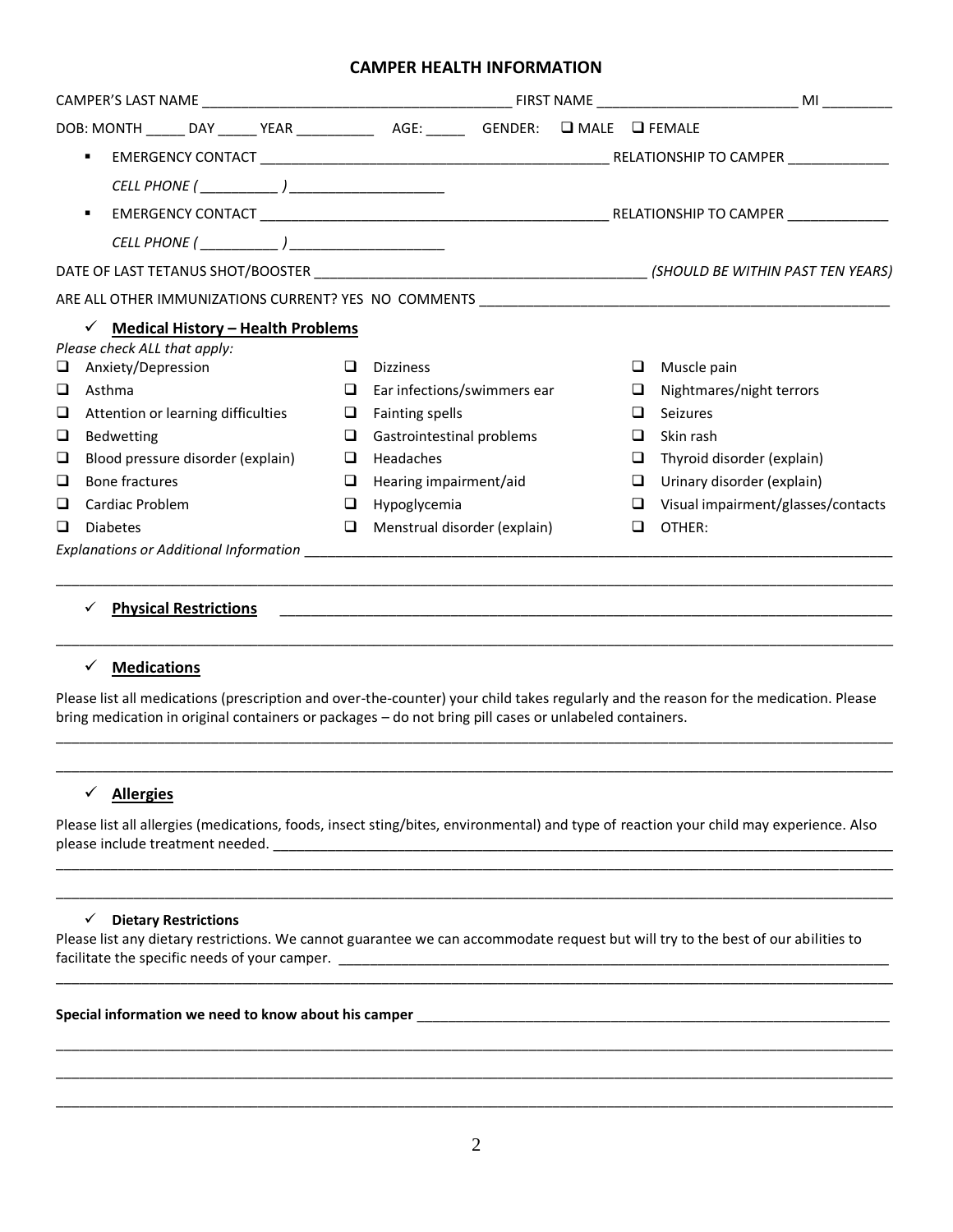## **NFBC Guidelines for Medications Brought to Camp**

Knowledge is paramount while caring for your children at North Florida Bible Camp. The safety of your campers, as well as other campers, is our priority. Please review and adhere to the following when bringing medications for your camper.

- 1. **ALL OVER-THE-COUNTER MEDICATIONS AND PRESCRIPTION MEDICATIONS SHOULD BE BROUGHT TO CAMP IN THE ORIGINAL CONTAINER OR PACKAGING, WITH LEGIBLE LABELS**.
- 2. All medications will be administered as directed by the manufacturer label or prescription.
- 3. A prescription will be required for the administration of Over-the-Counter medications, which differs from the manufacturer's label.
- 4. Medications with altered labels will not be administered.
- 5. Prescription medications will ONLY be administered to the camper prescribed.
- 6. Any medication brought to camp should be unexpired. Expired medications will not be given.
- 7. Multiple / Various medications should not be consolidated into one container.
- 8. These guidelines apply to prescribed and Over-the-Counter medications, including vitamins, supplements, liquids, tablets, lozenges, sprays, inhalers, creams, ointments, injections, etc. Over-the-Counter means medications which can be purchased without a prescription.
- 9. Emergent medications, such as Epi-pens and Rescue inhalers, will be left with the camper, but they MUST be checked in with the Camp nurse AND cabin counselor at registration on Monday. This is for the safety of your child and his/her co-campers.

Regarding Emergency Contacts on the Camper Health Information sheet, please enter the person/s you want to be called first and second in the event of a medical emergency with your child. Please verify with anyone you designate to be sure they are willing to be responsible for your camper. If you plan to be out of town, out of the state, out of the country, please designate someone in the contiguous United States who is willing to be responsible for your camper. *(Just checking to see if y'all are paying attention there*☺*)*

# I HAVE READ AND UNDERSTAND THE MEDICAL REQUIREMENTS FOR NORTH FLORIDA BIBLE CAMP

*Signature of Parent or Legal Guardian (notary is not required on this page)*

If you have questions, please feel free to email Kent Heaton *(heatonkent@bellsouth.net).*

**ORIGINAL COPIES WILL ONLY BE ACCEPTED. THIS MEDICAL FORM WILL BE USED IN THE CASE OF EMERGENCY, AND THE MEDICAL FACILITIES REQUIRE THE** 

\_\_\_\_\_\_\_\_\_\_\_\_\_\_\_\_\_\_\_\_\_\_\_\_\_\_\_\_\_\_\_\_\_\_\_\_\_\_\_\_\_\_\_\_\_\_\_\_\_\_\_\_\_\_\_\_\_\_\_\_\_\_\_\_\_\_\_\_\_\_\_\_\_\_\_\_\_\_\_\_\_\_\_\_\_\_\_\_\_\_\_\_\_\_\_\_\_\_\_\_\_\_\_\_\_\_\_\_\_\_\_\_\_\_\_\_\_\_

### **ORIGINAL COPY ONLY. THIS WILL EXPEDITE CARE FOR YOUR CHILD IN CASE OF AN EMERGENCY.**

**IF YOU HAVE ANY QUESTIONS ABOUT YOUR CHILD OR CHILDREN'S MEDICAL WELFARE, PLEASE TALK WITH DR. GRACE DUNN ON MONDAY OF CHECK-IN.**

**SHE WILL BE AVAILABLE FOR YOUR QUESTIONS.**

### **MAIL FORMS TO**

#### **10361 MAGILLIGAN DRIVE, BROOKSVILLE, FL 34601**